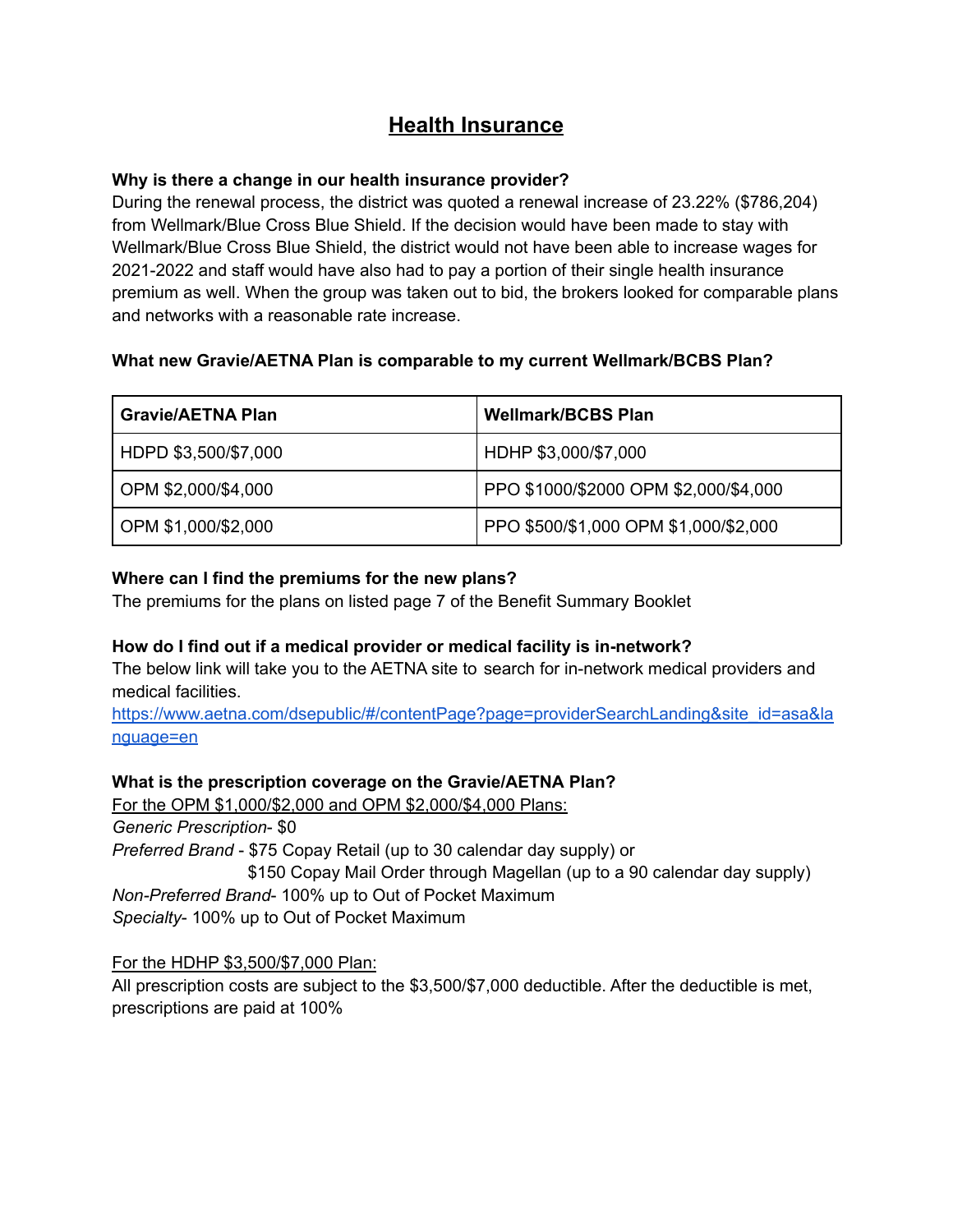### **How do I know what my prescription is classified as?**

You are able to look up any prescription at the link below. https://magellan.adaptiverx.com/webSearch/index?key=cnhmbGV4LnBsYW4uUGxhblBkZlR5c GUtNTg= Once you have searched a prescription, you will see a tier listed and the tiers align as follows:

T1 = Generic Prescription T2 = Preferred Brand Prescription T3 = Non-Preferred Brand S = Specialty NC = Not Covered

# **How do I access the Prescription Mail Order Program?**

Page 25 in the Employee Benefit Summary Booklet gives more information on this.The link below will take you to Magellan's website for the form as well. https://magellanrx.com/member/forms/

# **I am on a specialty drug, is there any assistance with this cost?**

If you are on a specialty drug, you should contact Gravie to see if the drug is eligible for their Value Max program. The contact number for this program is 800-424-0472. More information about this program can be found on page 24 of the Employee Benefit Summary Booklet.

# **What is the plan year for my Out of Pocket Maximum (OPM)?**

The plan year for your out of pocket maximum is January to December. (This is not a change from Wellmark/BCBS.)

# **Will my Out of Pocket Maximum (OPM) that was met with Wellmark/BCBS for the January to June time period transfer to Gravie/AETNA?**

Yes, your out of pocket maximum (OPM) that was met with Wellmark/BCBS for the January to June time period will transfer to Gravie/AETNA. The amount will be posted to your Gravie/AETNA portal account.

# **Will I receive new insurance cards?**

Yes, you will receive new insurance card(s) by July 1, 2021. If you are on a family plan you will receive one card per person on the plan. You will also have access to digital insurance cards on the Gravie portal. Information on the Gravie Portal can be found on page 17 of the Employee Benefits Summary Booklet.

# **Health Savings Account**

# **Why are we changing providers?**

There was interest in changing providers for Flex Spending Accounts. The provider that was chosen offered HSA accounts as well so for consistency in providers the change was made.

**If I enroll in the HDHP \$3,500/\$7,000, how much is the district contributing to my HSA?** The district will contribute \$1,100 in a lump sum on September 1, 2021 to your iSolved account.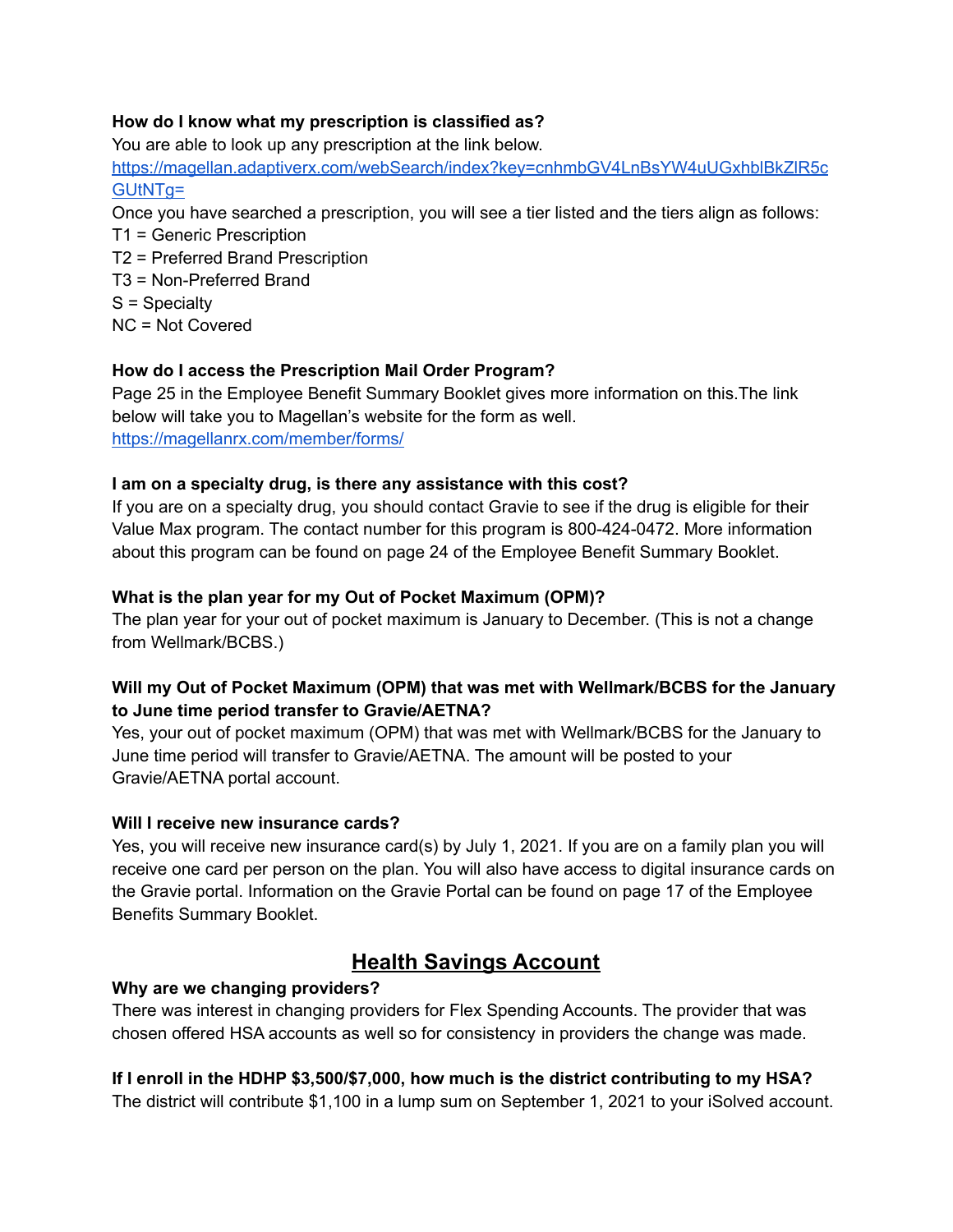### **Will I receive a new debit card?**

Yes, you will receive a new debit card.

# **What happens to my funds in my HSA account with Health Equity?**

Those funds are your HSA funds so you have 2 options.

Option 1: You can roll your HSA funds over to your new iSolved account. In order to do this you will need to complete a form that will be sent to all those electing the HSA after Open Enrollment has ended.

Option 2: You can keep your HSA funds in your Health Equity account. There will be a fee of \$2.50 taken from your account monthly.

# **Flex Spending Account (FSA) Medical Care and Dependent Care**

# **Why are we changing providers?**

Throughout the past year we have had multiple issues with accounts and staff complaints about TASC along with requests to look at other providers. Our brokers brought the best providers to meet our FSA needs and we demoed the products for comparison.

### **Who is the new provider?**

The new provider is iSolved**.**

### **What are the maximums for the 2021-2022 plan year?**

Medical Care Maximum: \$2,750 Limited Purpose Maximum: \$2,750 Dependent Care Maximums: \$10,500 if married filing jointly or head of household \$5,250 if single or married filing single

# **What are the carryover amounts for my FSA?**

The carryover amount for FSA- Medical Care is \$550. Carryovers are not allowed per IRS guidelines on FSA Dependent Care.

# **How will the transfer of my FSA-Medical Care carryover work?**

Any expenses incurred on June 30th or prior will be submitted to TASC. You will have until September 30, 2021 (90 days after June 30th) to submit those expenses. Once the 90 day period has passed, TASC will send the account balances of \$550 or less to iSolved to be added to your current year FSA. If your balance is over \$550, \$550 will be added to your current year FSA and any amount beyond \$550 will be forfeited.

### **Will I receive a new debit card?**

Yes, you will receive a new debit card. A second card may be requested at no additional cost.